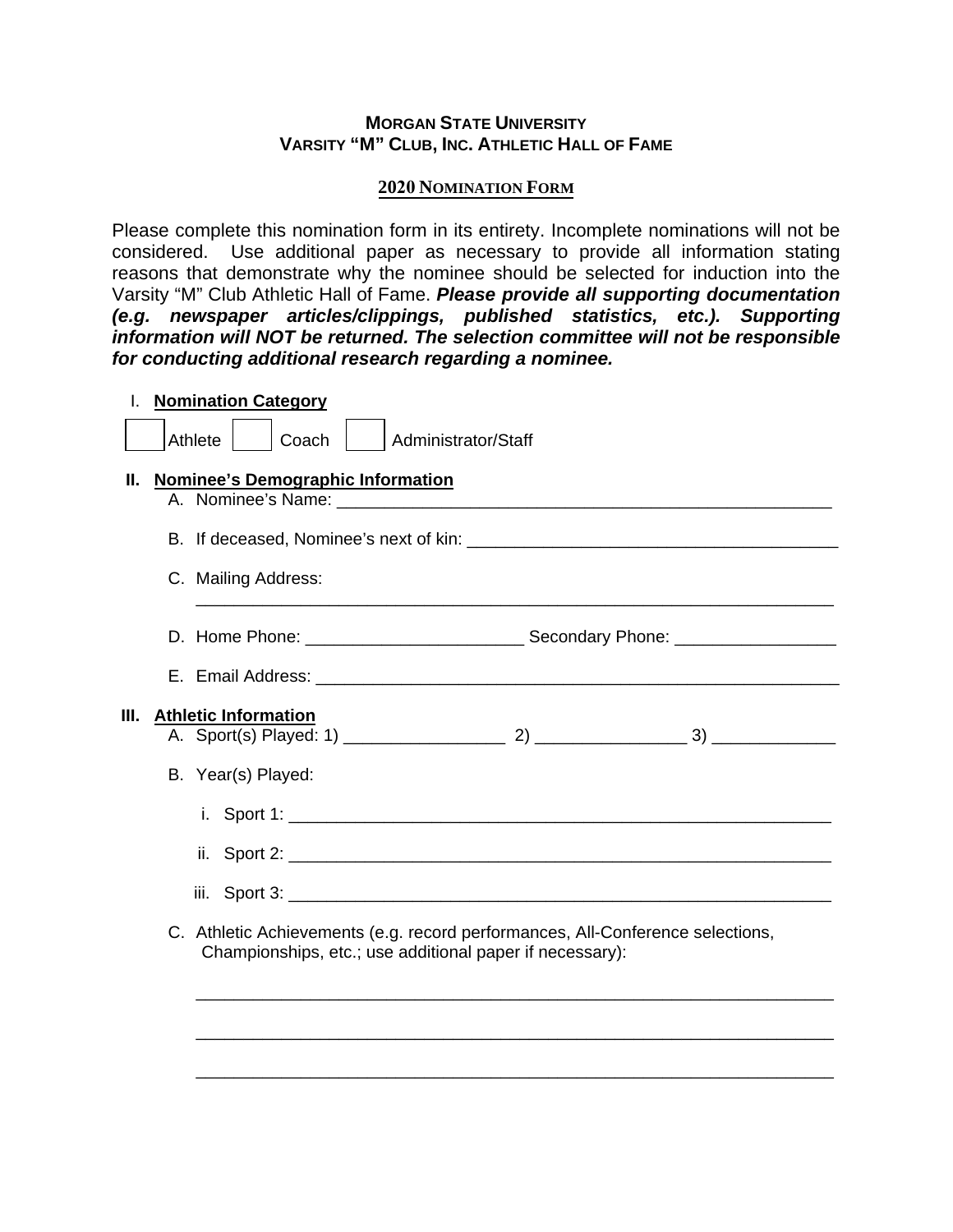|     | D. Special Awards Earned (use additional paper if necessary):                                                                                                                |
|-----|------------------------------------------------------------------------------------------------------------------------------------------------------------------------------|
|     |                                                                                                                                                                              |
|     | E. Other Supportive Athletic Information (use additional paper if necessary):                                                                                                |
|     |                                                                                                                                                                              |
| IV. |                                                                                                                                                                              |
|     | <b>Academic Information</b><br>A. Undergraduate Degree Earned? Yes Letter<br>$No$ $\Box$<br>i. If yes, graduation year: _____________ degree: ______________________________ |
|     | B. Grade Point Average: _________________________                                                                                                                            |
|     | C. Undergraduate Activities Participated (use additional paper if necessary):                                                                                                |
|     | D. Academic Achievements Earned (use additional paper if necessary):                                                                                                         |
|     |                                                                                                                                                                              |
|     | E. Additional Degree(s) Earned/School Studied/Year:                                                                                                                          |
|     |                                                                                                                                                                              |
|     | F. Other Supportive Academic Information (use additional paper if necessary):                                                                                                |
|     |                                                                                                                                                                              |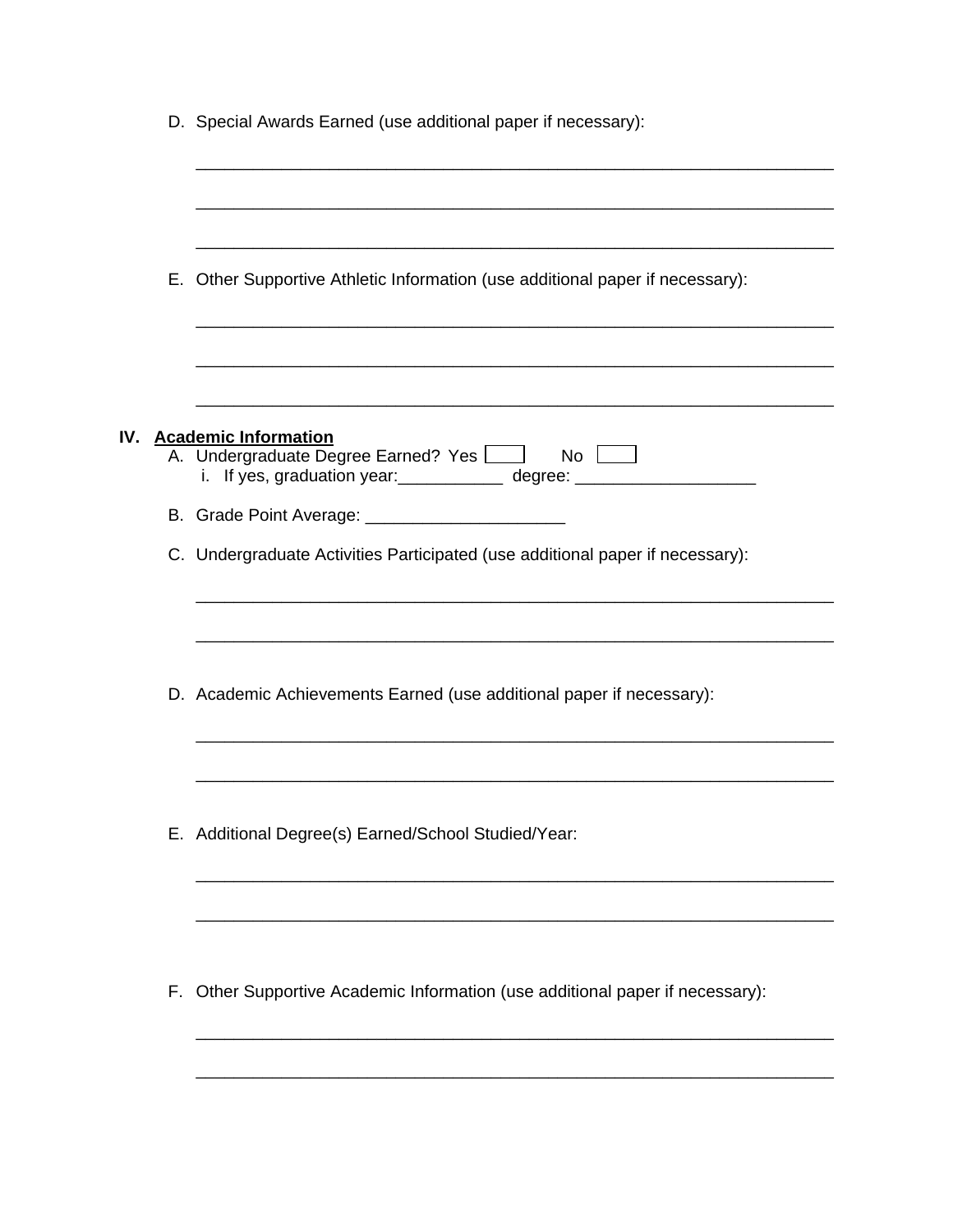|      |               | V. Post Morgan State University Information<br>A. Professional Sports Career? Yes<br>No<br>If yes, sport(s): $\frac{1}{2}$                                                                                                                                                                                                                                                                                                                                               |
|------|---------------|--------------------------------------------------------------------------------------------------------------------------------------------------------------------------------------------------------------------------------------------------------------------------------------------------------------------------------------------------------------------------------------------------------------------------------------------------------------------------|
|      |               | B. Professional Sports Awards/Achievements (use additional paper if necessary):                                                                                                                                                                                                                                                                                                                                                                                          |
|      |               | C. Career/Business Achievements (use additional paper if necessary):                                                                                                                                                                                                                                                                                                                                                                                                     |
|      |               | VI. Community/Philanthropy/Civic Activities (use additional paper if necessary):                                                                                                                                                                                                                                                                                                                                                                                         |
| VII. | <b>PLEASE</b> | <b>Additional Supportive Information</b><br>A. Please attach supporting documents, resume and/or pertinent newspaper clippings<br>B. Provide any other data, statistics, awards, honors in support of your nominee<br><b>SUPPORTING</b><br><b>PROVIDE</b><br><b>DOCUMENTATION.</b><br><b>SUPPORTING</b><br>ALL<br>INFORMATION WILL NOT BE RETURNED. THE SELECTION COMMITTEE WILL NOT<br>BE RESPONSIBLE FOR CONDUCTING ADDITIONAL RESEARCH REGARDING A<br><b>NOMINEE.</b> |
|      |               |                                                                                                                                                                                                                                                                                                                                                                                                                                                                          |
|      |               |                                                                                                                                                                                                                                                                                                                                                                                                                                                                          |
|      |               |                                                                                                                                                                                                                                                                                                                                                                                                                                                                          |
|      |               |                                                                                                                                                                                                                                                                                                                                                                                                                                                                          |
|      | Send to:      | Completed applications must be received by mail no later than March 31, 2020.                                                                                                                                                                                                                                                                                                                                                                                            |
|      |               | <b>VARSITY M CLUB HALL OF FAME COMMITTEE</b><br><b>MORGAN STATE UNIVERSITY</b><br><b>C/O ATHLETICS DEPARTMENT</b><br>1700 E. COLD SPRING LANE<br><b>BALTIMORE, MD 21251</b>                                                                                                                                                                                                                                                                                              |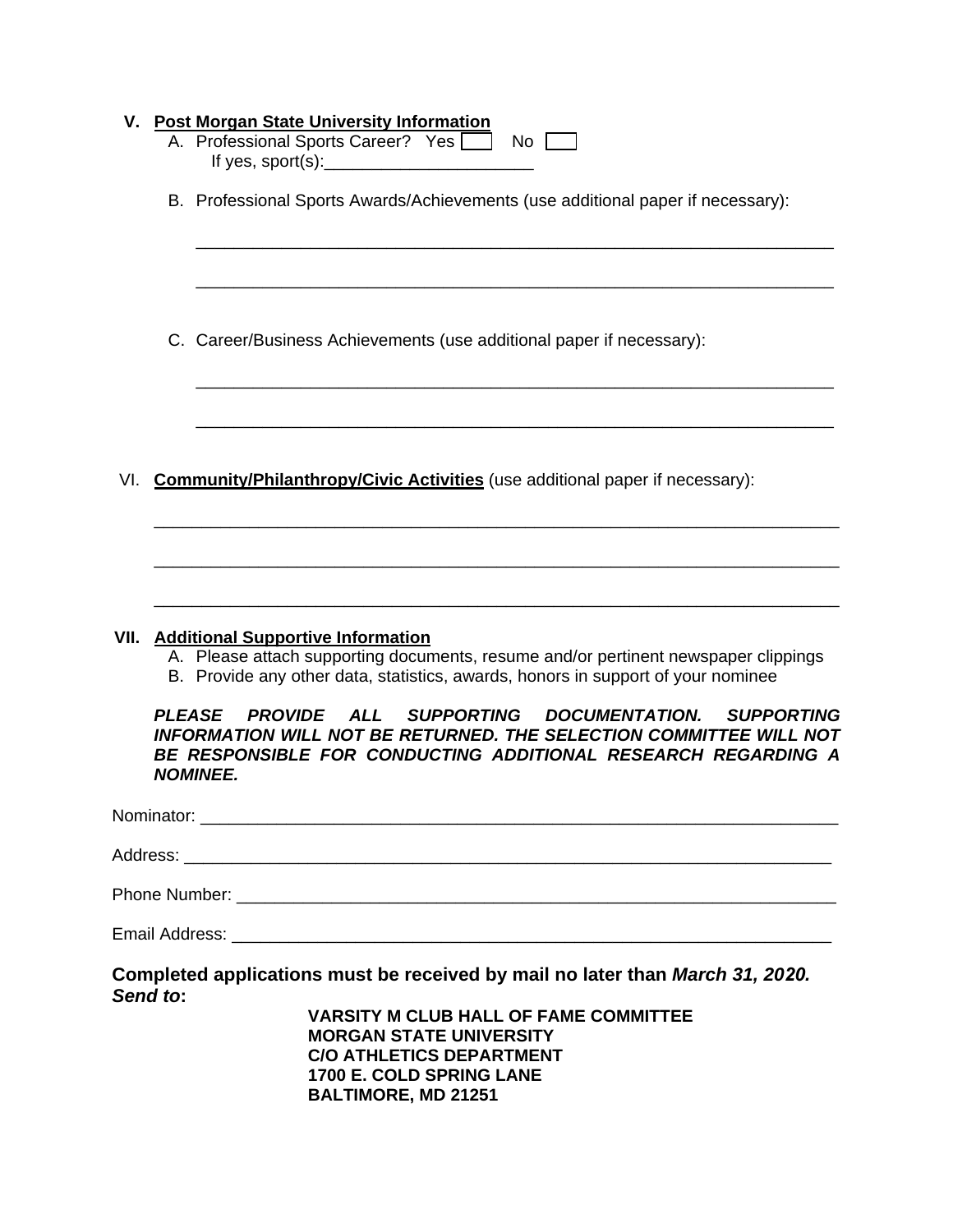Morgan State University

Varsity "M" Club, Inc. Athletic Hall of Fame

### **PURPOSE**

The Morgan State University Varsity "M" Club, Inc., Athletic Hall of Fame was founded in 1971 to recognize and honor former student-athletes, coaches and administrators who have made extraordinary contributions to the athletic program at Morgan State University during their tenure at the institution.

## **HALL OF FAME NOMINATION CRITERIA**

The criteria for eligibility to be nominated for induction into the Morgan State University Varsity "M" Club, Inc., Athletic Hall of Fame is as follows:

#### **1. Category 1: Student-Athletes**

- a. Shall not be considered for recognition for at least ten (10) years after graduation, completion of eligibility or after completing at least two (2) years of participation in one or more sports.
- b. Must have been a record holder or outstanding performer while at Morgan State University. Examples of outstanding performance include:
	- i. Won an NCAA or conference championship or must have been a significant contributor to a championship team, or
	- ii. Name national or conference Player of the Year, or
	- iii. Been named athletic "All-American" or received conference honors, or
	- iv. Led the nation in a recognized statistical category, or